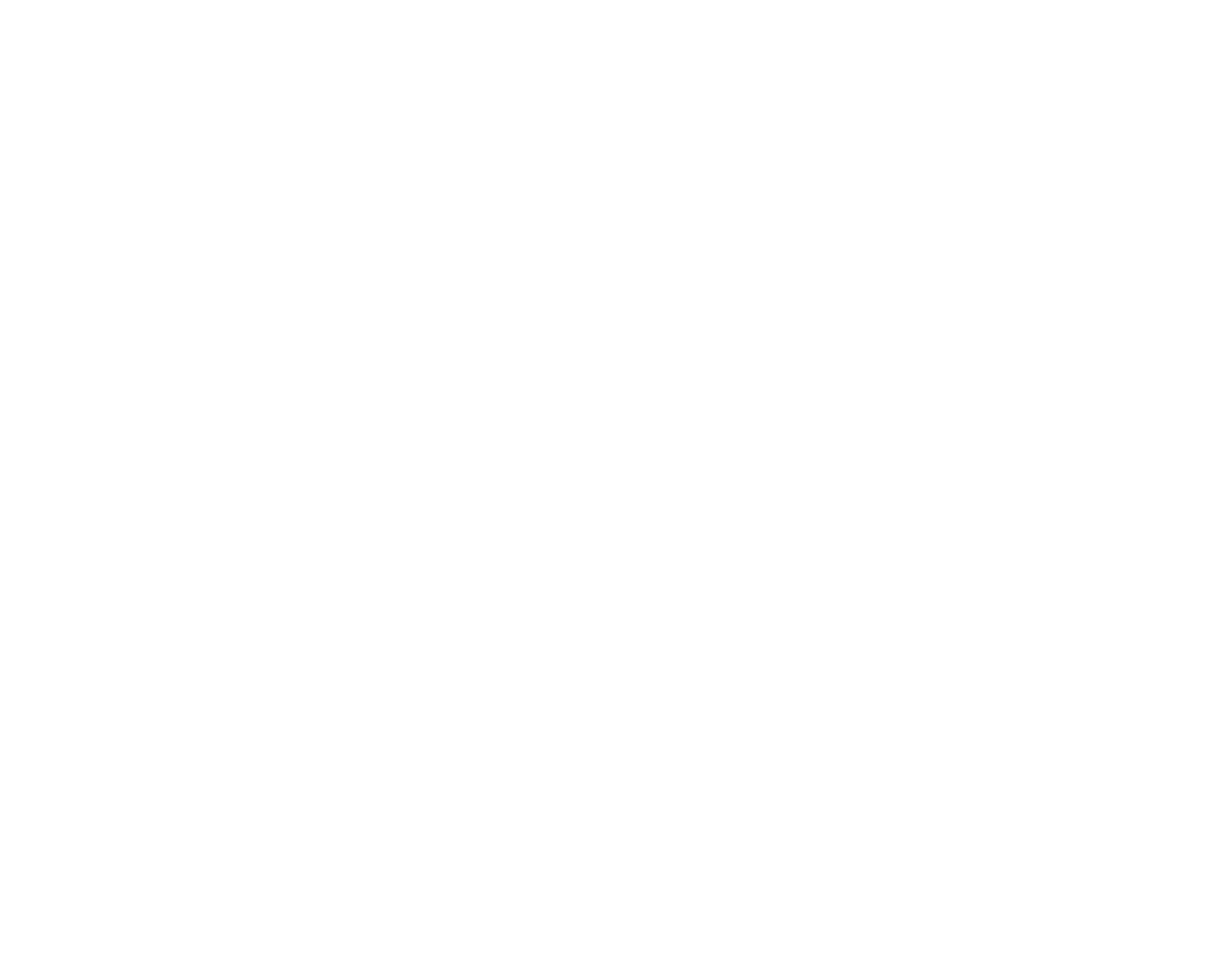#### **ACKNOWLEDGEMENTS**

The Department of Education gratefully acknowledges the work of the Senior High Music Curriculum Development Advisory Committee. Members of that committee are:

> John Betts, School District 02 Richard Hornsby, University of New Brunswick Martha Jacobson, School District 15 Hugh Kennedy, School District 18 Peter McLaughlin, School District 13 Deborah Woodford, School District 06 Paul Woodford, University of New Brunswick Gervais Warren, Department of Education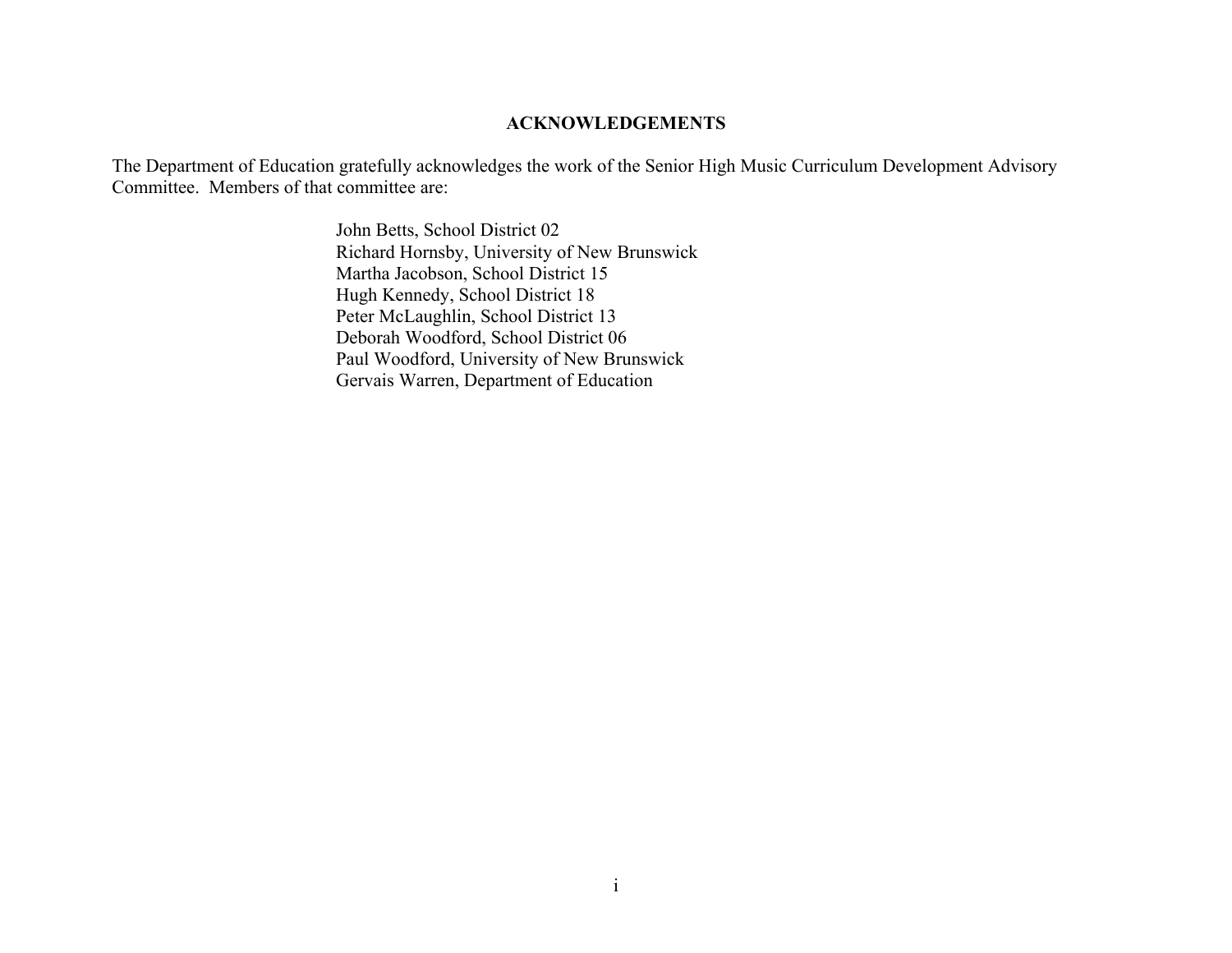# Index

| $\overline{2}$ |
|----------------|
| $\overline{3}$ |
| 6              |
| $\overline{7}$ |
| 9              |
| 10             |
| 13             |
| 14             |
| 15             |
|                |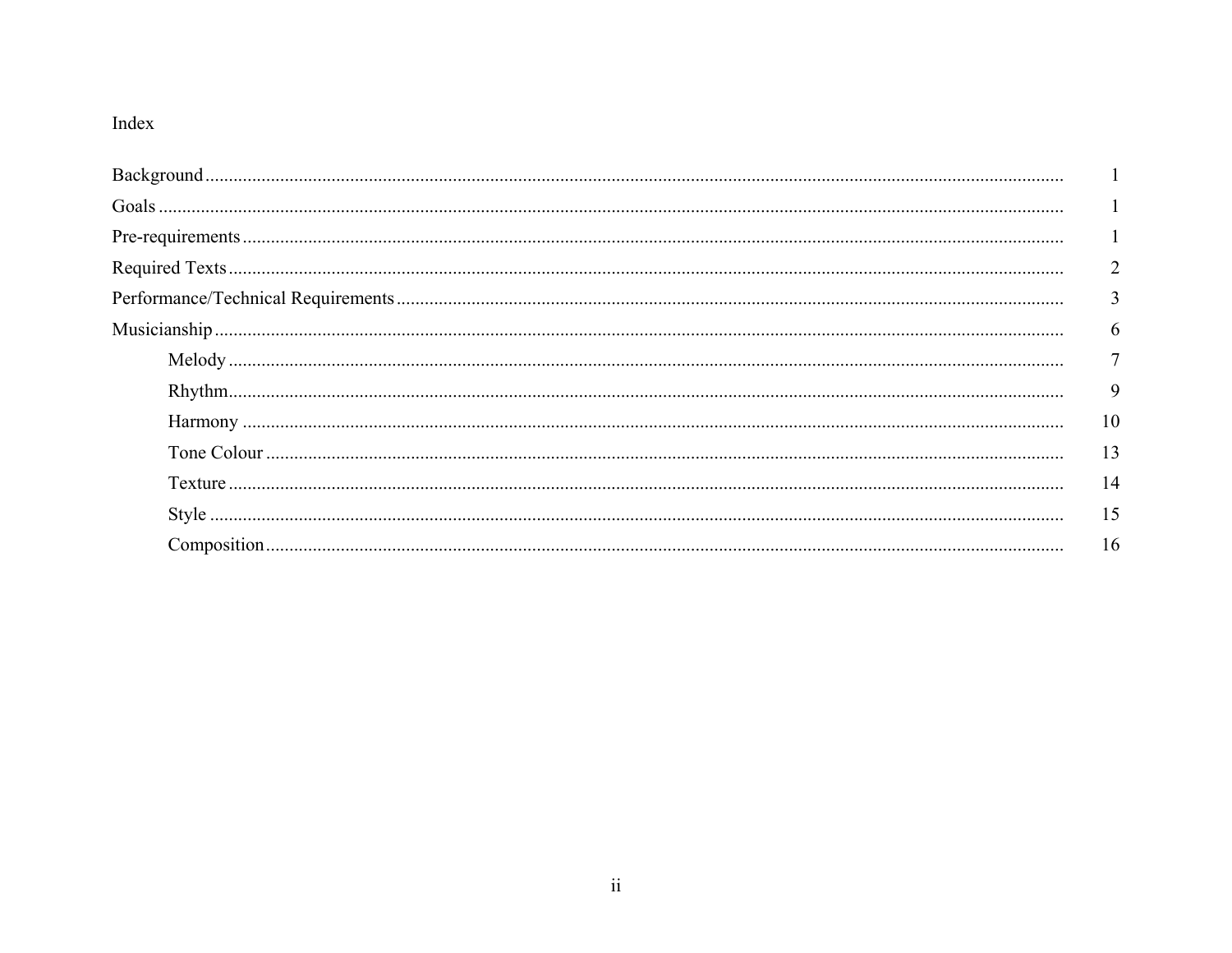# **MUSIC 113 (11-3)**

## Background

Music 113 has been developed in response to increased interest among students to continue in music beyond the objectives of the introductory Music 103 course. While the completion of Music 103 would give students a full credit that meets the requirements of the Personal Development cluster, it appears that there is a demand to continue music learning beyond this level.

Music 113 is, therefore, the course that is offered for students who have interest in and enthusiasm for a course that builds on skills and concepts learned and acquired in Music 103.

# Goals

The goals of Music 113 are as follows:

- to offer students an opportunity to develop technical/performance skills on an instrument.
- to develop theory and aural skills.
- to further develop music literacy.
- to explore a variety of repertoire.
- to listen to and judge music with discrimination.
- to develop an understanding of musical expressiveness, form and style.
- to develop skills of expression and personal interpretation.
- to demonstrate improvement in all areas of musicianship.

# Pre-requirements

- 1. <u>Keyboard</u> Students entering the Music 113 program must have taken the Music 103 keyboard course or Music 102 (with knowledge of keyboards). If the students does have a background or experience in practical keyboard, they may audition for the course at the discretion of the music teacher.
- 2. <u>Guitar</u> The Music 103 course in guitar is the prerequisite for the Music 113 (guitar). If a student has a background of guitar experience or instruction and can demonstrate by audition to the teacher that he/she is capable of playing at the standard of a 103 graduate, the teacher may allow the student into the 113 program. A knowledge of the basic rudiments will be required and basic guitar performance standards as listed in 103 Guitar Performance / Technical Requirements will have to be met.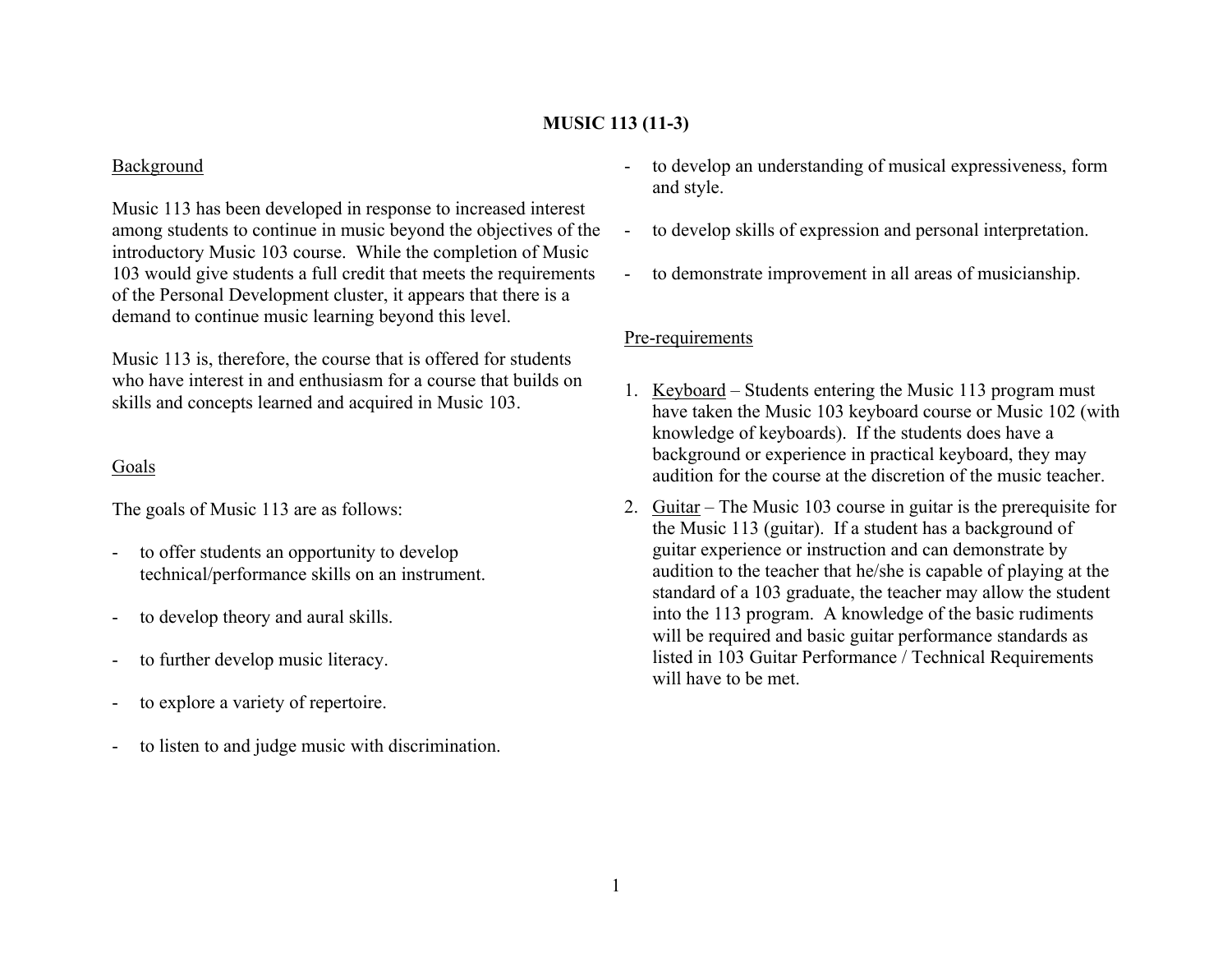3. <u>Band Instruments</u> – In order that students may enter the 113 course (Band Instruments), they will have to be graduates of the Music 103 (Band) program or demonstrate by audition that they meet all of the goals of the Music 103 (Band) program. Auditions will be at the discretion of the music teacher.

# Required texts

Keyboard

The Adult Beginner Bk II Musicianship of the Older Beginner Bk II

Guitar

Learning Unlimited Level II or The Hal Leonard Guitar Method Level II

Band (1 of)

Level II. Best in Class, Level II Alfred's Basic Band Method II Yamaha Band Method, Bk II/III

History of Music text plus cassettes, I and II by Roy Bennett, dist. Irwin Publisher.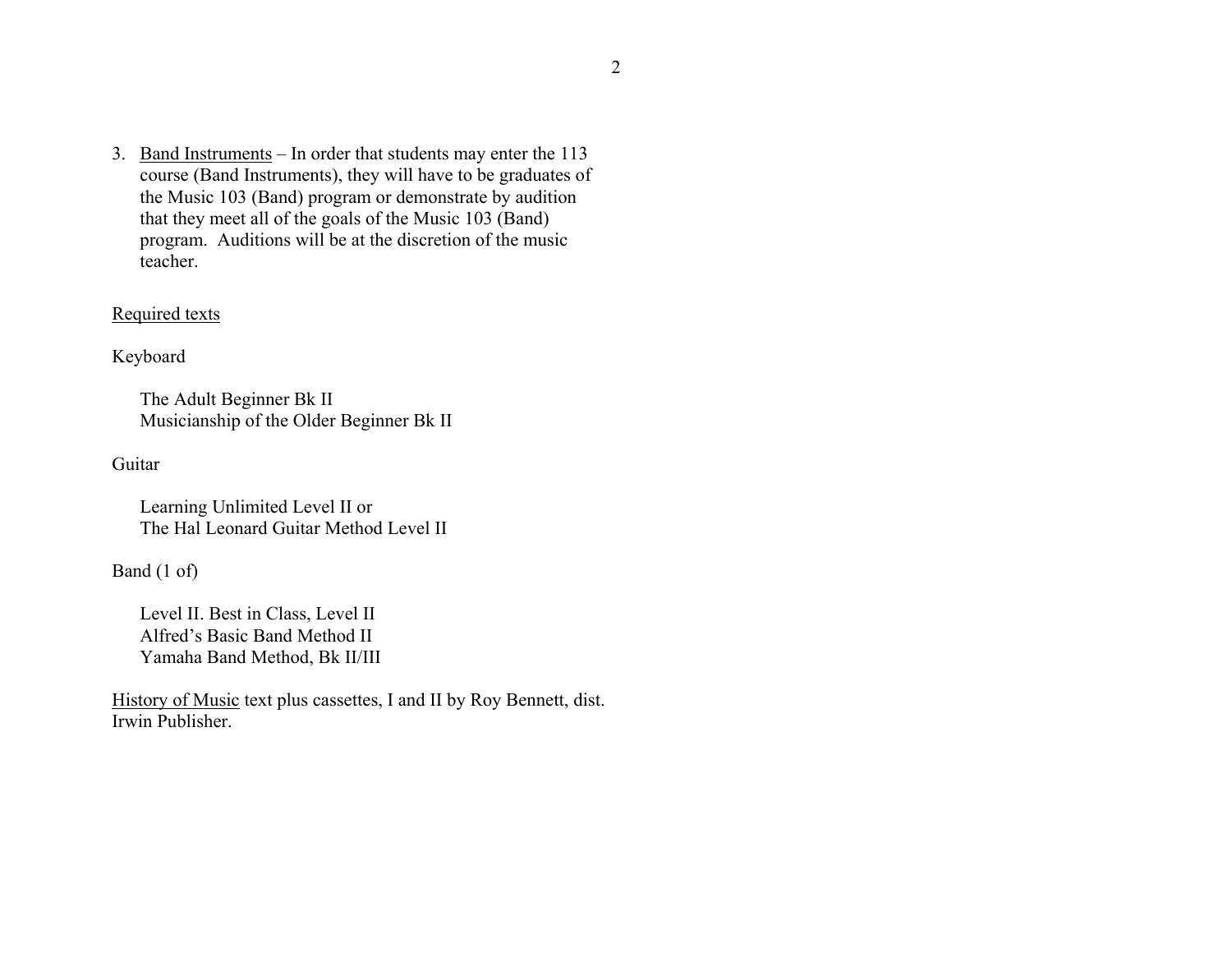# **PERFORMANCE/TECHNICAL REQUIREMENTS**

Upon the completion of the Music 113 program, students will demonstrate their performance and technical skills in one of the following three areas:

- 1. Keyboard.
- 2. Guitar.
- 3. A band instrument.

# Keyboard Performance/Technical Requirements

Students will:

- play with the proper hand position (curved fingers);
- keep their eyes on the music book while playing;
- play with legato and staccato articulations;
- be able to demonstrate good musical expression with proper dynamics;
- play major scales, hands together, including  $C$ ,  $G$ ,  $F$ ,  $D$ ,  $B$ ,  $E_{\text{A}}$ , A and E with the I, IV and V chords (II and VI enrichment);
- play minor scales 2 octaves (2 hands): a, d, e;
- play simple two-hand pieces in the keys of C, G, F, D,  $B_{\flat}$ ,  $E_{\text{A}}$ , A and E beyond the basic five-finger position to include notes within a two octave range;
- construct and play a scale starting on any note (major and minor);
- play chromatic scales from any given note;
- demonstrate ability to turn the thumb under on extended scale passages, without turning the hand or wrist;
- play all songs in Book I and up to and including Unit 5 of Book II in "The Older Beginner Piano Course" by Bastien;
- sing some songs while playing;
- play rolled and broken chords;
- play chords in root position as well as first and second inversion.

#### Guitar Performance/Technical Requirements

#### Students will:

- know how to tune their guitar and replace the strings;
- demonstrate proper hand position, posture and technique while playing;
- explain the differences between acoustic guitars, Western, Folk-Classical and Electric;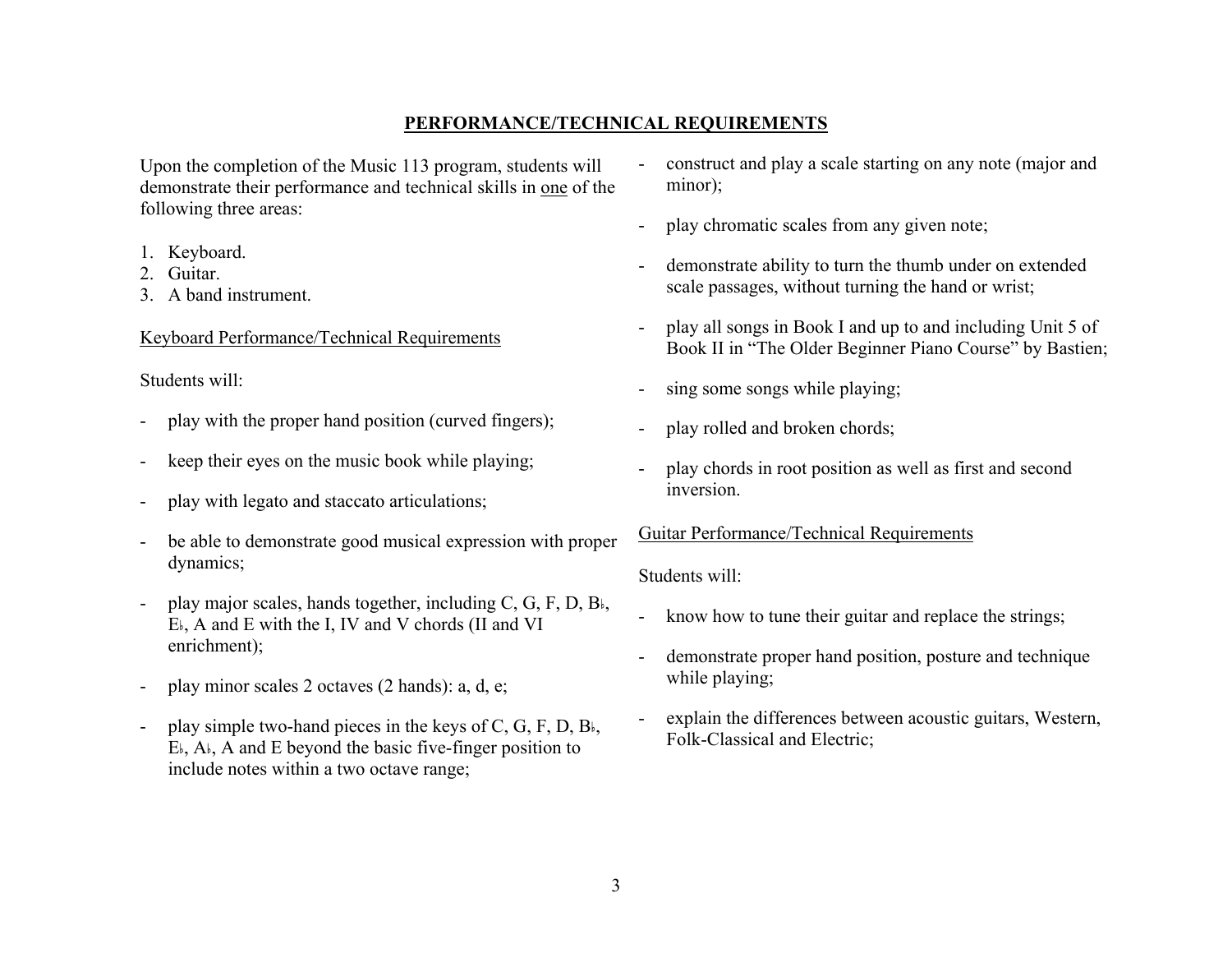- play the following chords: C,  $E^7$ , G, D<sup>7</sup>, D, A, F, E,  $g_m$ ,  $e_m$ ,  $d_m$ ,  $A^7$ ,  $E^7$ ,  $a_m$ ,  $B_k$ ,  $C7$ ,  $b_m$ ,  $E_k$ ,  $c_m$ ,  $A_k$ ,  $B_k^7$ ,  $B^7$ , and  $g_m$ ;
- play all major scales;
- understand the notation for downstroke and upstroke;
- be able to strum various rhythms including calypso, for simple songs;
- know how to read chord charts and figure out new chords and substitute chords;
- know how to finger pick using the thumb to play an alternating bass line;
- understand the stucture of major and minor scales and chords;
- understand whole and half tones and how to construct and play a major scale from any note;
- play full chords as well as broken chords for accompaniment;
- play the bass note then strum the chord with alternating bass;
- play various strum patterns dictated by quarter, eighth, sixteenth and dotted quarters in 3/4, 4/4, 6/8 and 2/4 time;
- understand where to place the proper fingers on the fingering chart;
- be able to sing while chording;
- complete all material in the Hal Leonard Book II or Learning Unlimited Guitar Series Level II, (other resources such as the Berkley Guitar Books may be used);
- play lead guitar by picking the melody;
- find an appropriate key to accompany group singing with chords;
- begin to play a simple lead and fill in the chords or finger picking accompaniment.

# Band Instruments

Students will:

- play the instrument with proper posture and breath support while standing or sitting;
- demonstrate ability to tune the instrument and play the instrument in tuen;
- play scales at quarter note  $= 76$ , 2 octaves where possible, to 4 flats and 4 sharps including a, d, e minor;
- play chromatic scales for 1 octave, quarter =  $76$ ;
- play with the proper embonochure, breath control and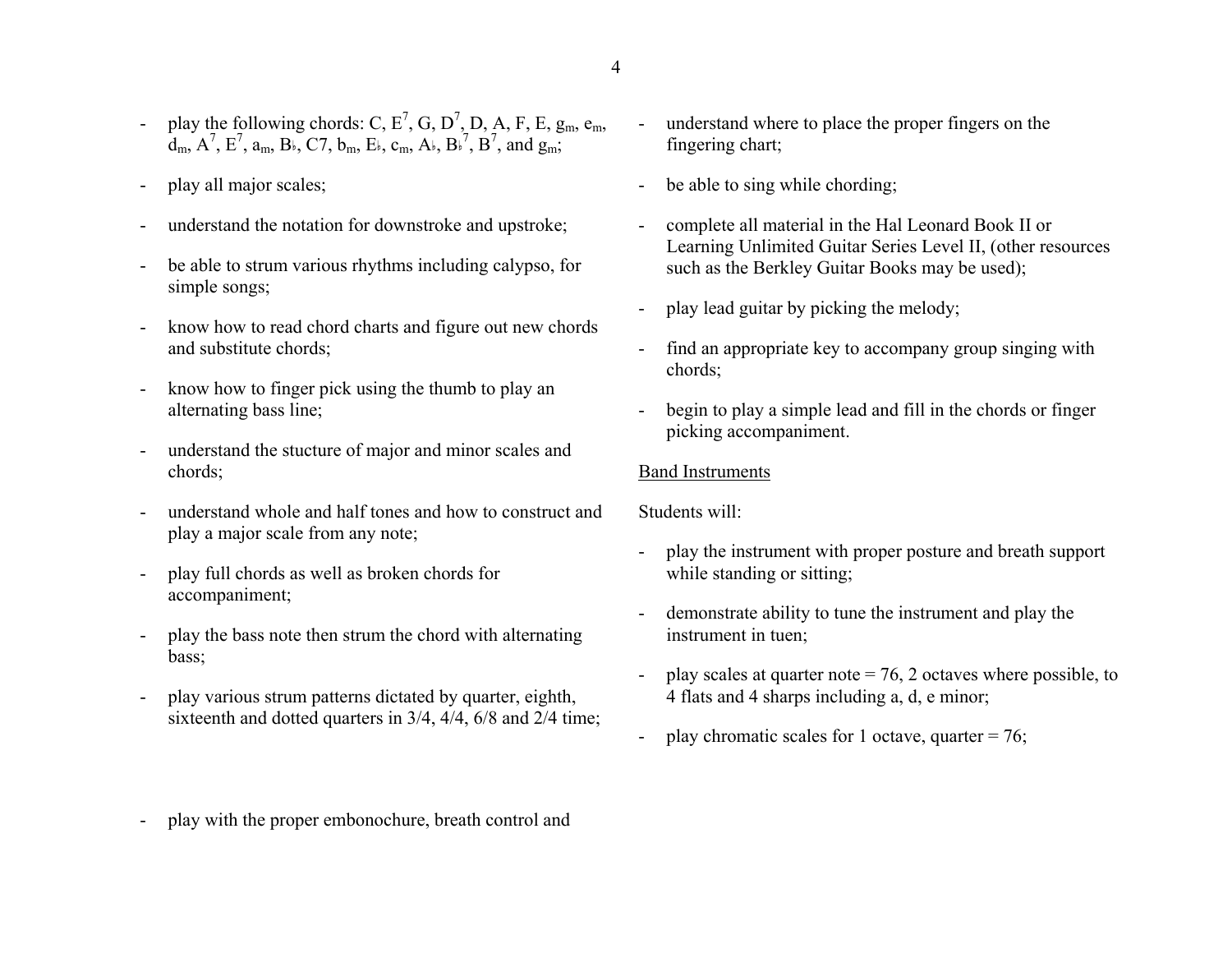# phrasing;

- know how to take care of the instrument including correct assembly;
- play legato and staccato with varying dynamics;
- demonstrate proper tonguing techniques;
- produce a steady tone and hold it for at least 12 beats;
- know the parts of the instrument;
- know the proper fingerings for various keys;
- learn alternate fingerings;
- know the proper tongue position to produce legato, staccato and tenuto articulation.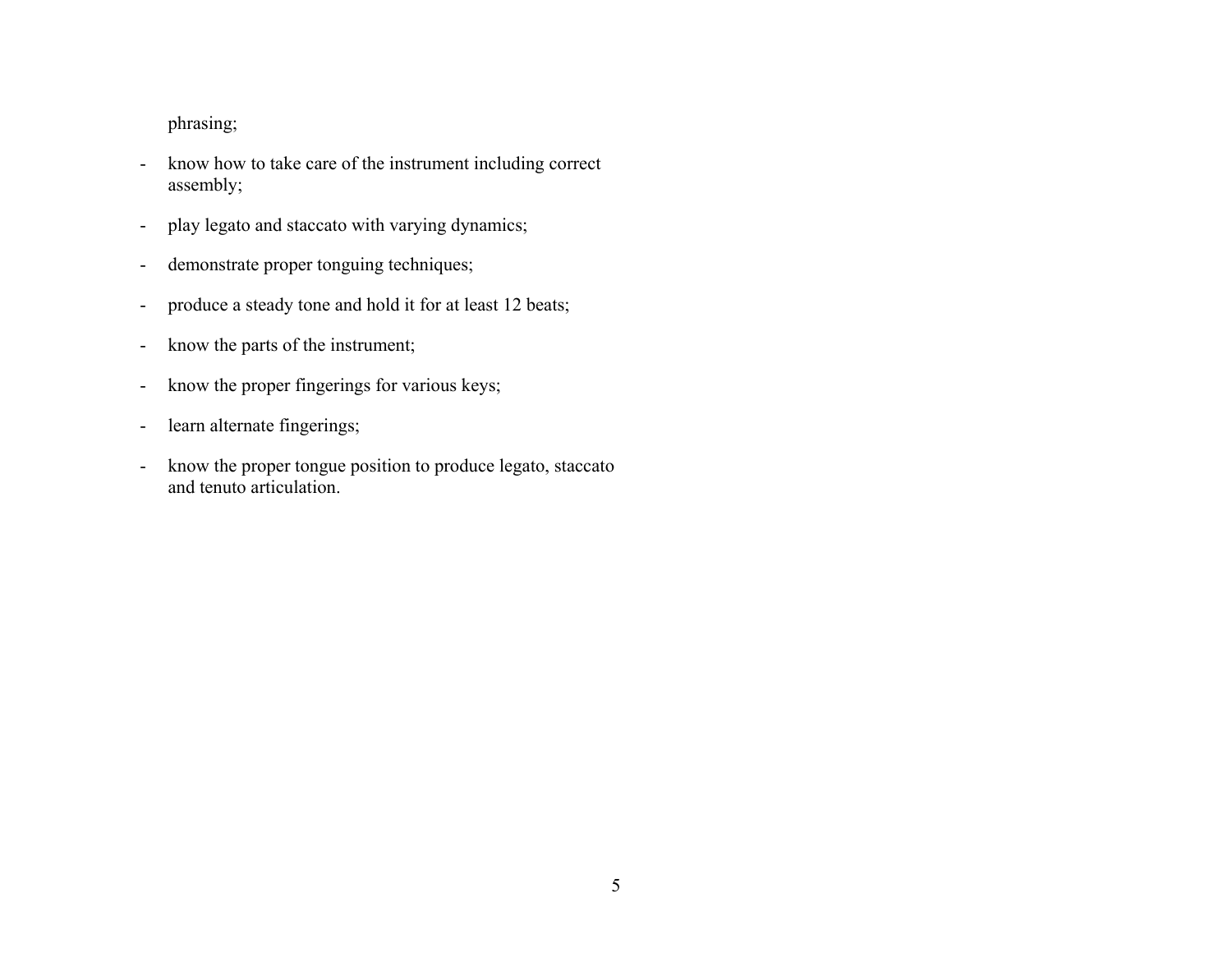#### **MUSICIANSHIP**

#### **MELODY\***

#### **Objectives**

#### Review

Students will understand that a melody is rhythmic succession of music tones, forming a recognizable musical idea. It is a horizontal element in music, as opposed to harmony, composed of a sequence of single tones. It is the "tune" of the music.

#### end of review

#### Activities

Students will identify melody through listening examples. Various songs may be played with the students asked to note when the melody is repeated, when the chorus begins, and what form the song employs. i.e., verse chorus verse, A B A form.

Students could be asked to write down onmanuscript paper, a simple melody dictated by the teachers. This would then be further explored by having the student play the melody they write down from dictation.

Have students create a short melody and play it to a partner.

#### Teacher Notes

It is important to highlight the melody as an important element of musical composition. To explore the rise and fall of the melody and note the interaction between the melodic direction (pitch) and pace (duration) compared to the words. How does the melody help to illustrate the word picture? The interrelationship between the melodic phrase and the sentence should be explored.

<sup>\*</sup> See History of Music, pp. 3, 4 for brief explanation of musical elements.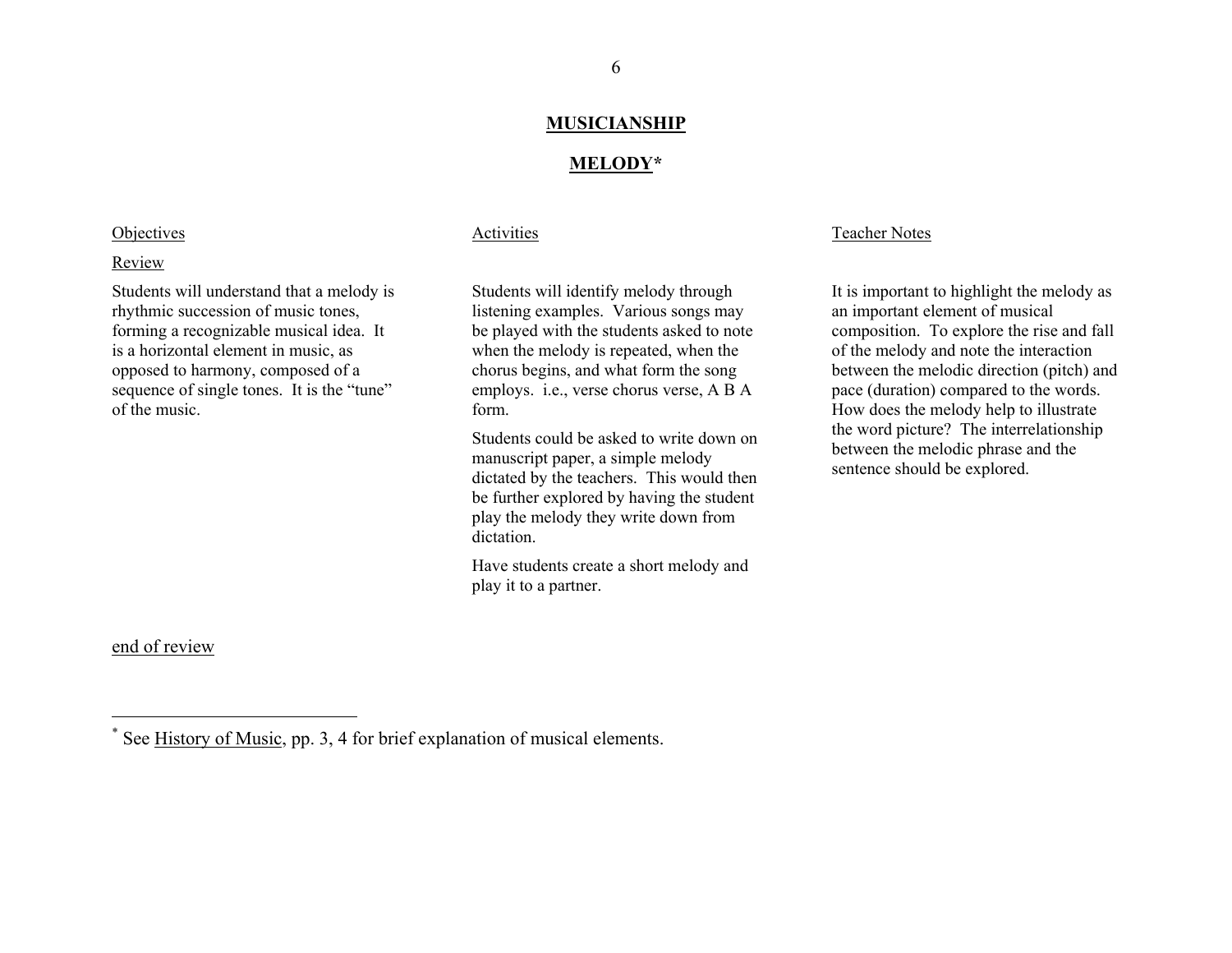#### **Objectives**

Students will understand the relationship between the melodic direction and the thought to be expressed or picture to be described.

#### **MELODY**

#### Activities

Listen to Smetena's "The Moldau" and have students describe on paper, the course of the river. Each melody has a distinctive contour to help students identify what is happening.

Have student identify the melodic contour in various compositions either by sight or by ear (stepwise, repeated notes, leaps, etc.)

#### Teacher Notes

Pitch is an element of music which can be explored in many ways. Melody is the organization of pitches of various durations into a framework that provides a sense of line or completeness like a sentence.

When adjacent pitches are used in a step-wise progression, the smooth line melody is said to be conjunct. If the line is jagged, with skips and leaps, it is said to be <u>disjunct</u>. Listen to Allegro, Vivace Mendelssohn, Symphony No. 4, A major, op. 90. Write down the different contours of the progressions which include disjunct and conjunct melodies.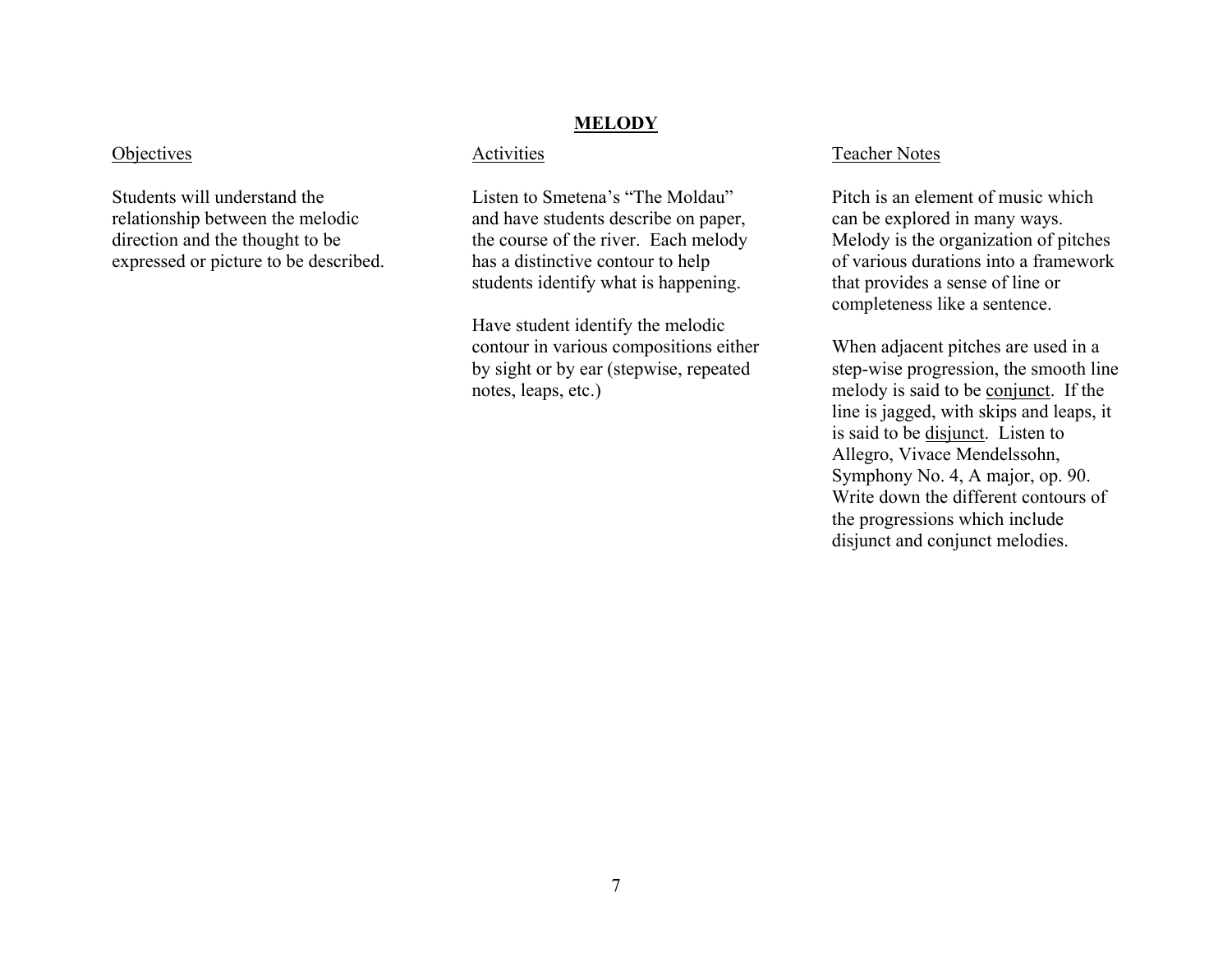#### **MELODY**

| Objectives |
|------------|
|            |

#### **Activities**

Intervals to be measured numerically are found by counting the pitch nam es between the notes.

ex. C to G would be 5 letters: C D E F G

Have students identify intervals num erically by giving them written examples on the staff.

Qualitive intervals are d etermined by their sound qualify. Seconds, thirds, sixths, and sevenths have two common for ms, major and minor. The larger form is m ajor, the smaller is minor.

Have student work out the intervals in the example of the previous page on melodic contour.

#### Teacher Notes

An interval is the distance between to pitches. They m ay be m easured num erically and qualitatively.

This objective m ay have a m elodic and harmonic focus.

In explaining m ajor intervals ex. Note from C to E is a m ajor third bec ause it includes three letter names and four half steps. C to  $E_{\nparallel}$  is a minor third because it is smaller by  $\frac{1}{2}$  step.

The fourth, fifth and octave are perfect intervals. If these intervals are increased by ½ tone they becom e augmented, if decreased they are diminished.

Range in music refers to the distance between the highest and lowest pitch in the whole section or piece.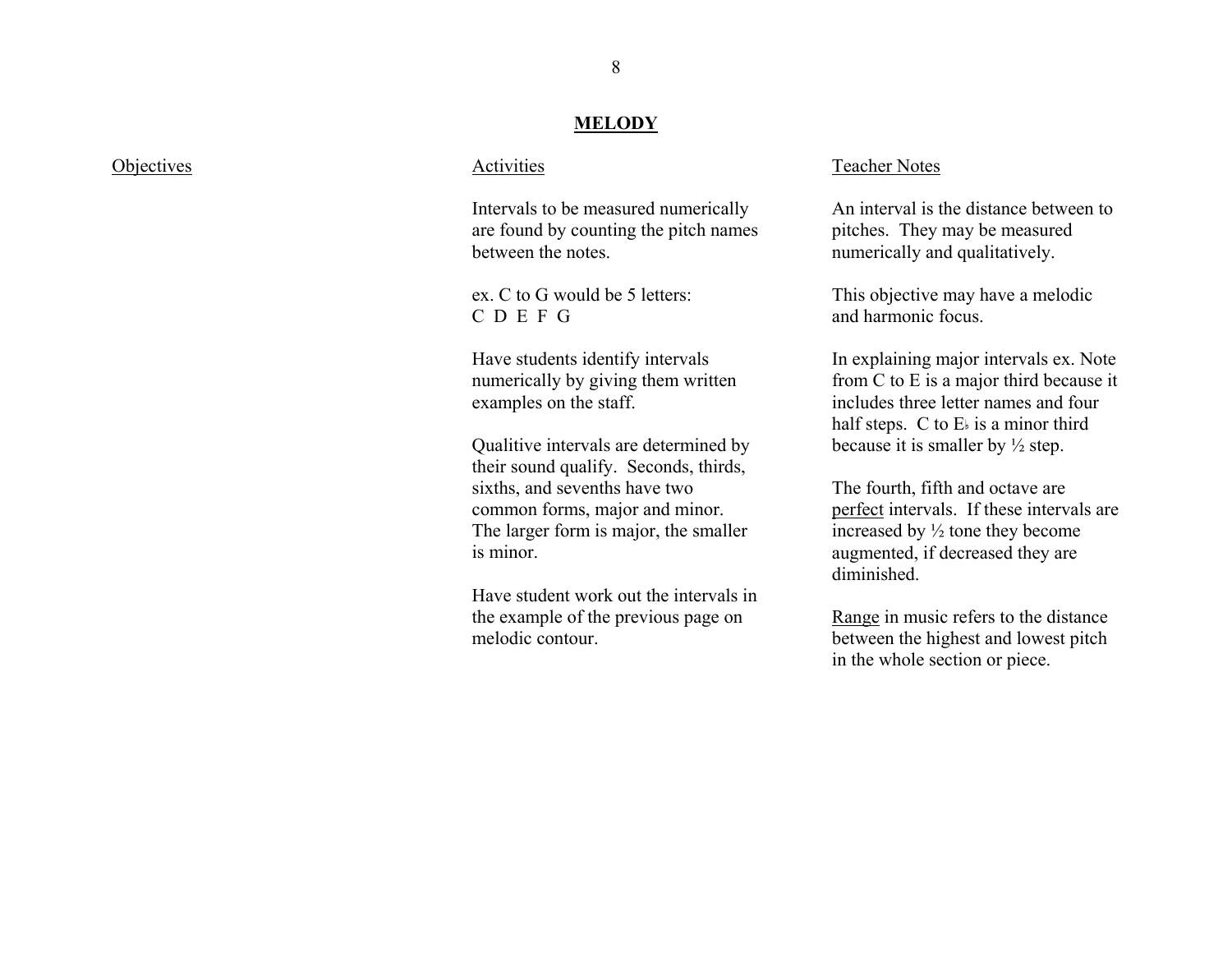#### **RHYTHM**

#### **Objectives**

Students will understand that rhythm is a grouping or pattern of sounds (long or short). In addition to being related to a steady beat, students will understand that music is temporal.

#### Activities

Students should be able to clap the rhythm pattern of any new piece put in front of them in a sequential order. In other words, if they have finished the first 43 pages in their method book, they should be able to clap the next piece on page 44 without the distractions of fingerings and expression. Guitarists should explore playing the same music by strumming a variety of rhythms – country, rock, calypso, waltz, etc. Pianists and instrumentalists may also play in varying rhythms.

Students should be able to attempt sample rhythmic dictation including rests, and compose rhythmic duets for in-class performance. The duets will be written out prior to performance.

#### Teacher Notes

Rhythm is the determining factor in the perception of musical duration. A composer can expand the sense of time and make the music seem drawn out or it may be condensed.

Rhythm includes the composites tempo. Pulse, accented beat and actual rhythm patterns.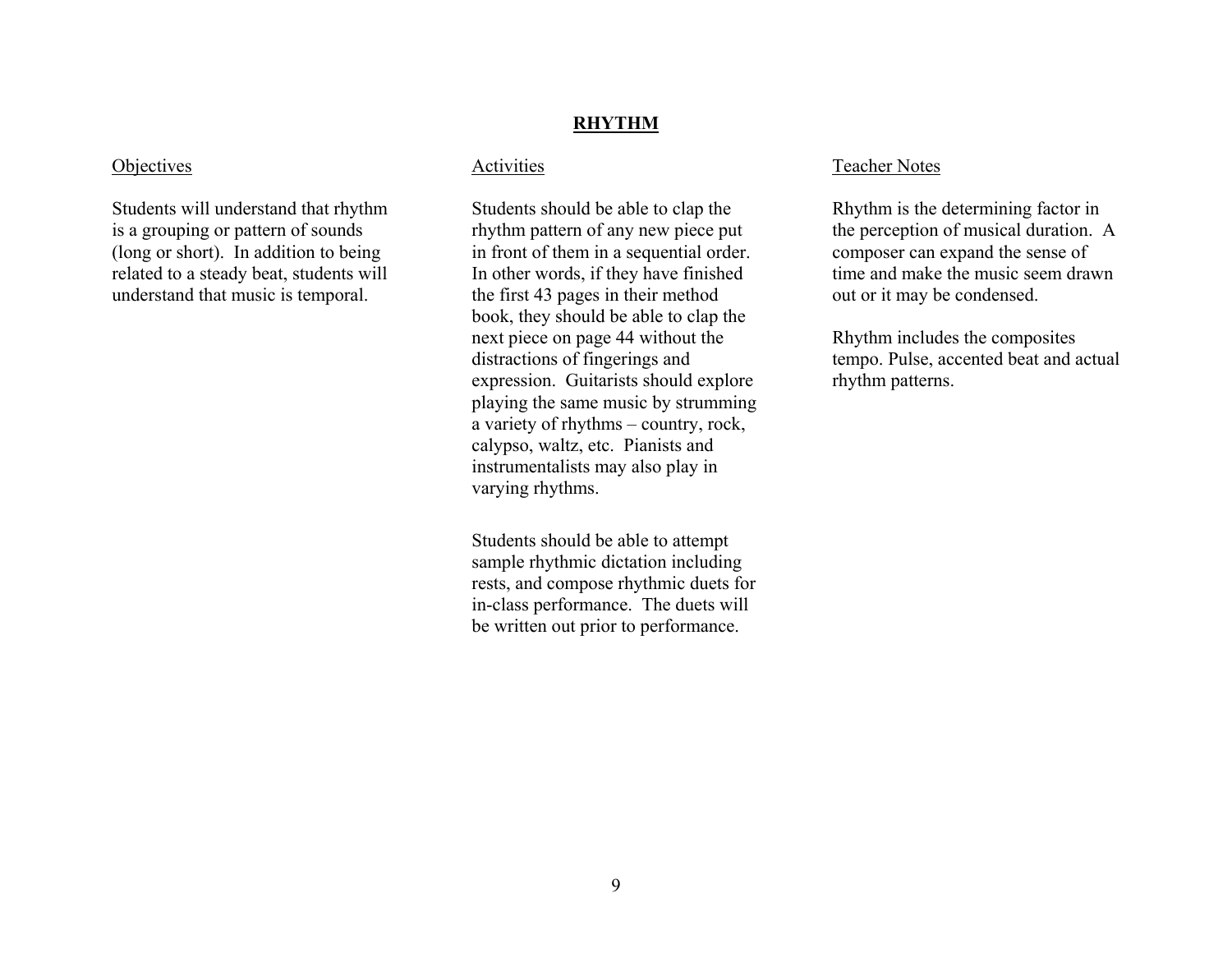#### **HARMONY**

#### **Objectives**

Students will:

- understand that harmony is defined as two or more different pitches being sounded at the same time;
- perform basic accompaniments to melodies on guitar and piano;

#### Activities

Students could listen to a simple melody and attempt to sing a harmony part with it.

Guitarists could accompany simple melodies by playing (by ear) the appropriate chords. Keyboard musicians could also use simple I, IV, V chord patterns to accompany a simple tune.

Band instruments perform a short melody with accompaniment to identify chords and harmonies.

Add a seventh note from the root of a chord. Then a seventh chord is sounded ex. C, E, C, B<sub>b</sub>. Other pitches added would produce an extended chord.

Experiment with triads in root, first and second position.

#### Teacher Notes

Most harmonies include chords which are at least three notes sounding simultaneously. It is the vertical aspect of music.

The common chord type is the <u>triad</u>, composed of three different pitches. The first note is the root, then a third and fifth would constitute the rest of the triad. Ex. C, E, G

The root is the note upon which the rest of the triad is built. If the root isthe lowest sounding tone then the triad is said to be in root position.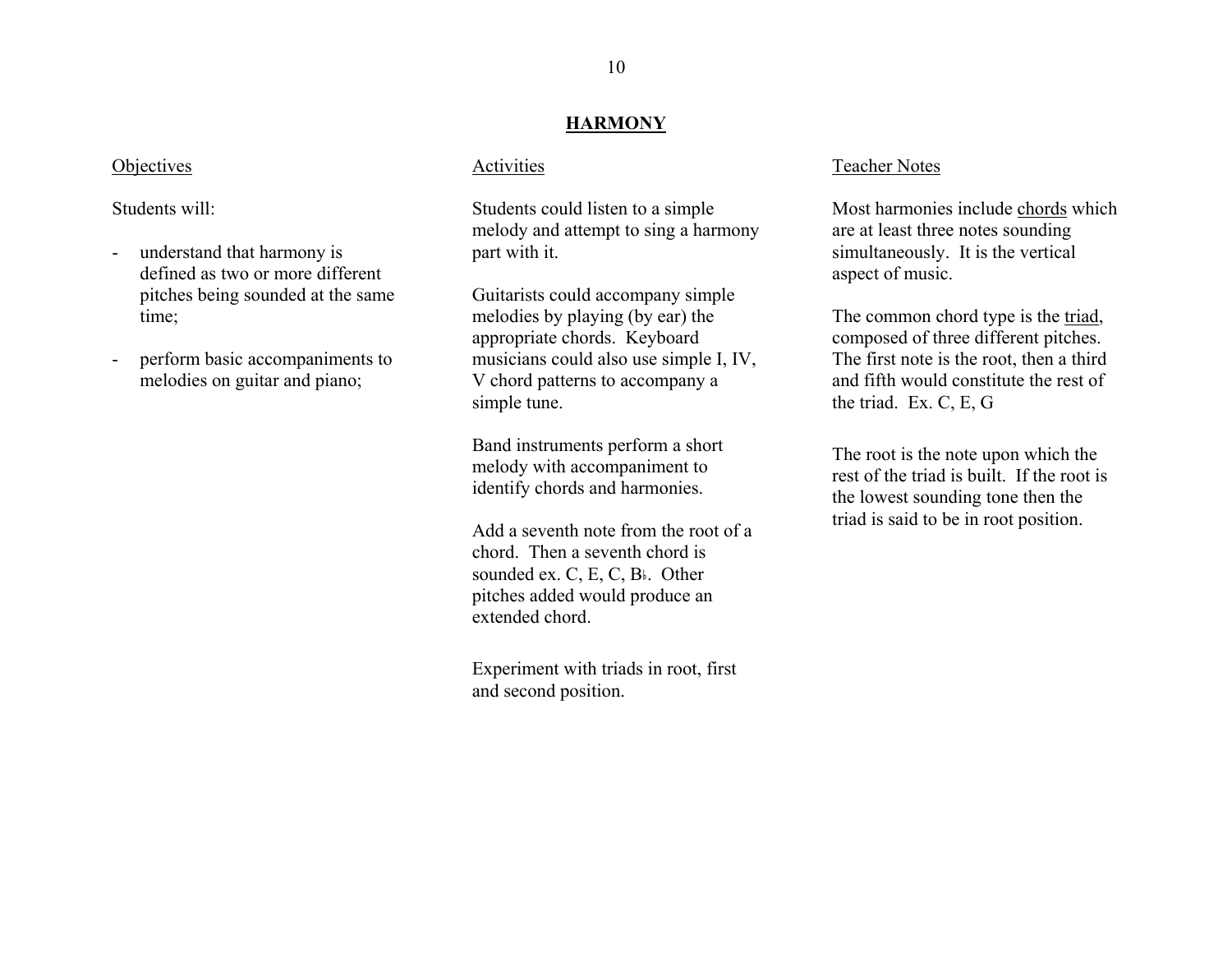#### **HARMONY**

#### **Objectives**

Students will:

- demonstrate the ability to play basic chords to accompany a melody.
- play a melody and harmony instruments in trios and duets.

#### Activities

Play proper chords to fit the melody of such pieces as:

Greensleeves  $d_m$ , Shenadoah F, Nobody Knows G, (Bastien II) Bill Bailey, Spinning Wheel, California Dreamin, Traces, Monday, Monday (Hal Leonard II).

Students may play duets on piano, guitar, or band instruments. With piano and guitar, one student may play a melody while the other makes up the harmony. In guitar, one would pic while the other strums.

Given a song, students should choose a suitable key (singable) and play it by ear.

Students would work with I, ii, IV, V and vi chords.

#### Teacher Notes

For keyboards, examples are found in: The Older Beginning Piano Course Level 1, <u>Favorite Melodies</u> II, Religious Favorites, Solo Repertoire, Easy Piano Classics, Classis Themes by the Masters, each contain suitable material for playing with harmony.

For guitar: Learning Unlimited Guitar Course II, and Guitar Series II, Hal Leonard.

For band: Best in Class I, II, Yamaha Band Student I, II, Alfred Basic Band.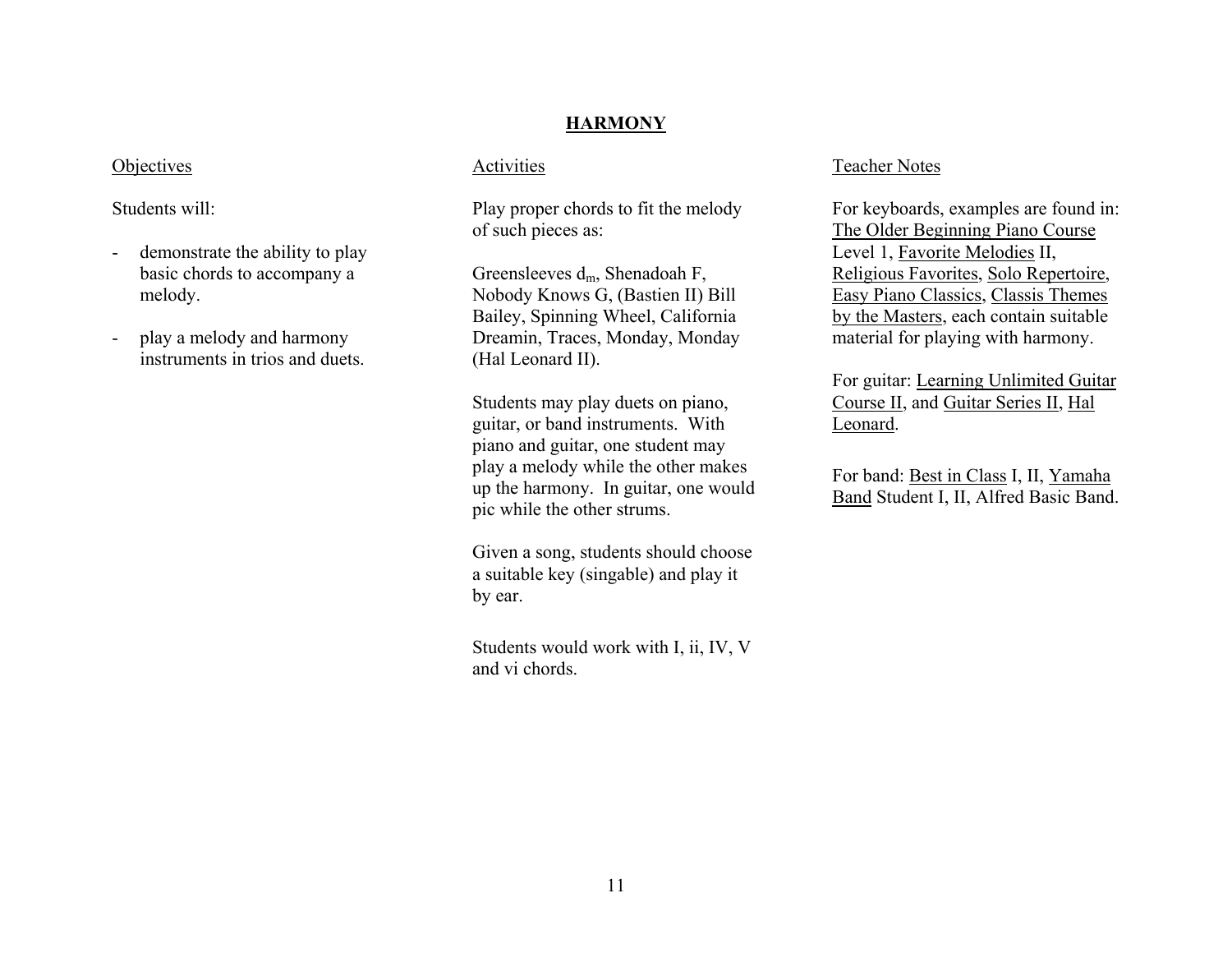#### **HARMONY**

#### **Objectives**

Students will:

- attempt various songs in up to 4part harmony vocals.
- Identify the types of textures that exist in a piece.

#### Activities

Arrange class by voice range to allow for soprano, alto, tenor, bass to be sung in simple hymn tunes.

Play and listen to many examples of music such as Handel's "For Un To Us," "Rainy Day Blues" to record whether the texture is Monophonic, Heterophic, Homophonic or Polyphonic.

#### Teacher Notes

Hymn books may be borrowed from a church for this activity or sight singing books obtained.

Texture is the relationship of melody to harmony, often referred to a thick or thin, closely or widely spaced.

Monophony is a single melody played or sung by one or more performers.

Homophony has a single melody played or sung with a harmonic accompaniment.

Polyphony has several melodies sounding simultaneously.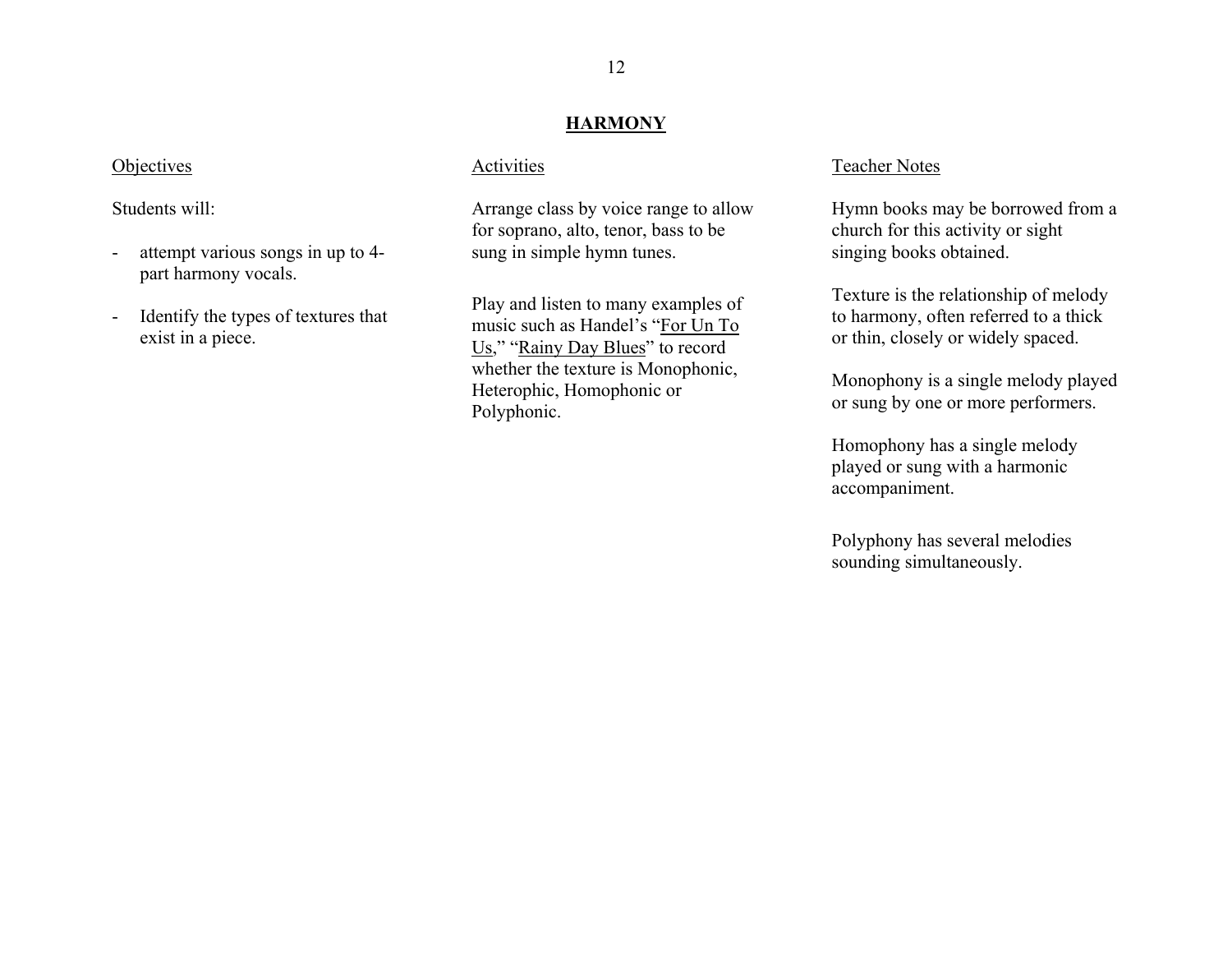# **TONE COLOR**

# **Objectives**

## Students will:

- understand that tone color or timbre refers to the unique, characteristic sound of instruments and voices or the composite sound of a group of instruments such as an orchestra, band or jazz ensemble.
- identify voices and instruments.
- perform changing timbres on their instruments.

#### Activities

Play recordings of different voices or instruments and have the students identify the sound source. Also, duets, trios, quartets and larger groups should be identified.

Listen to a classical radio station andidentify the category as orchestra, chamber group, choir and solos.

Classify the voices of several people in your classroom by range – soprano, alto, tenor and bass.

Have students explore differing sounds their instruments may produce. Bowing, plucking, tapping, etc.

Have students identify the voices of classmates while they are hidden from view.

Listen to different versions. That is, versions that use different sound sources (timbre) of the same piece of music. e.g., Wendy Carlos, Tomita, Lizst transcriptions, etc.

#### Teacher Notes

For enrichment you may wish to have some students classify timbres by instrument under the following:

Aerophone – Woodwinds, bass

Chordophone – strings

Membranophone – drums

Idiophone – other percussive instruments.

See History of Music, pp. 11, 22, 38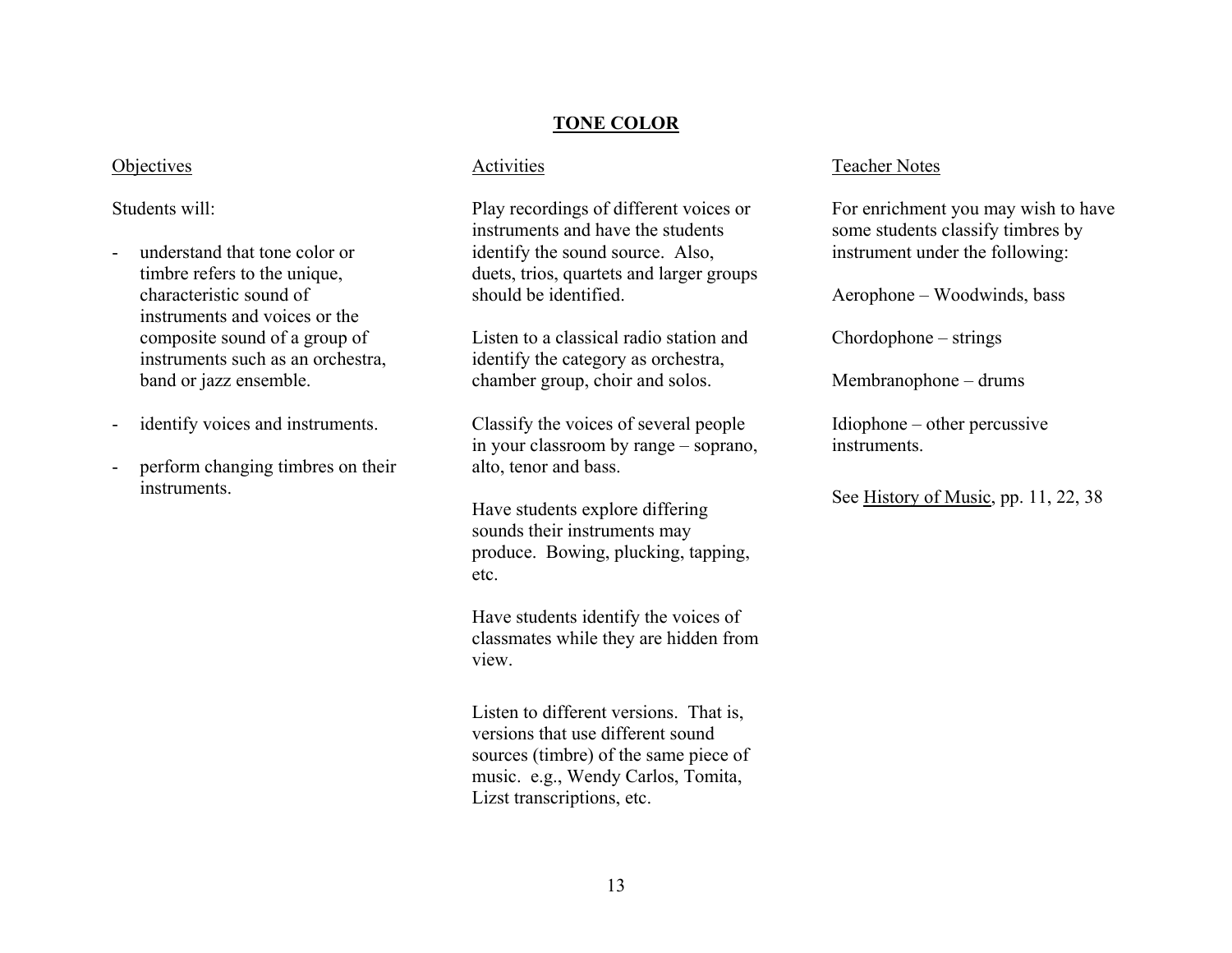#### **TEXTURE**

#### **Objectives**

#### Students will:

- understand that texture is a relationship of melody to harmony.
- that most melodies have a harmonic background which occurs as chords or compatible melodies playing together.

#### Activities

Students should explore the limits of texture by arranging a simple song using a simple solo, thin accompaniment then full harmony.

Play Mozart – Allegro Mom Concerto No. 3, Bach's Toccato in d, Dowland's <u>Orlando Sleepeth</u> and Smith's Lost Your Head Blues and have the class compare textures in terms of thick, thin, monophonic, homophonic and polyphonic.

Play/sing arrangements of pieces that have been refined by the teacher or students to demonstrate how the difference in texture in the same piece changes the sound dramatically.

#### Teacher Notes

Use examples from tape cassettes for History of Music.

Textures may sound thick or thin depending on how many instruments are playing together, what types of instruments are playing and what level of dynamics is used.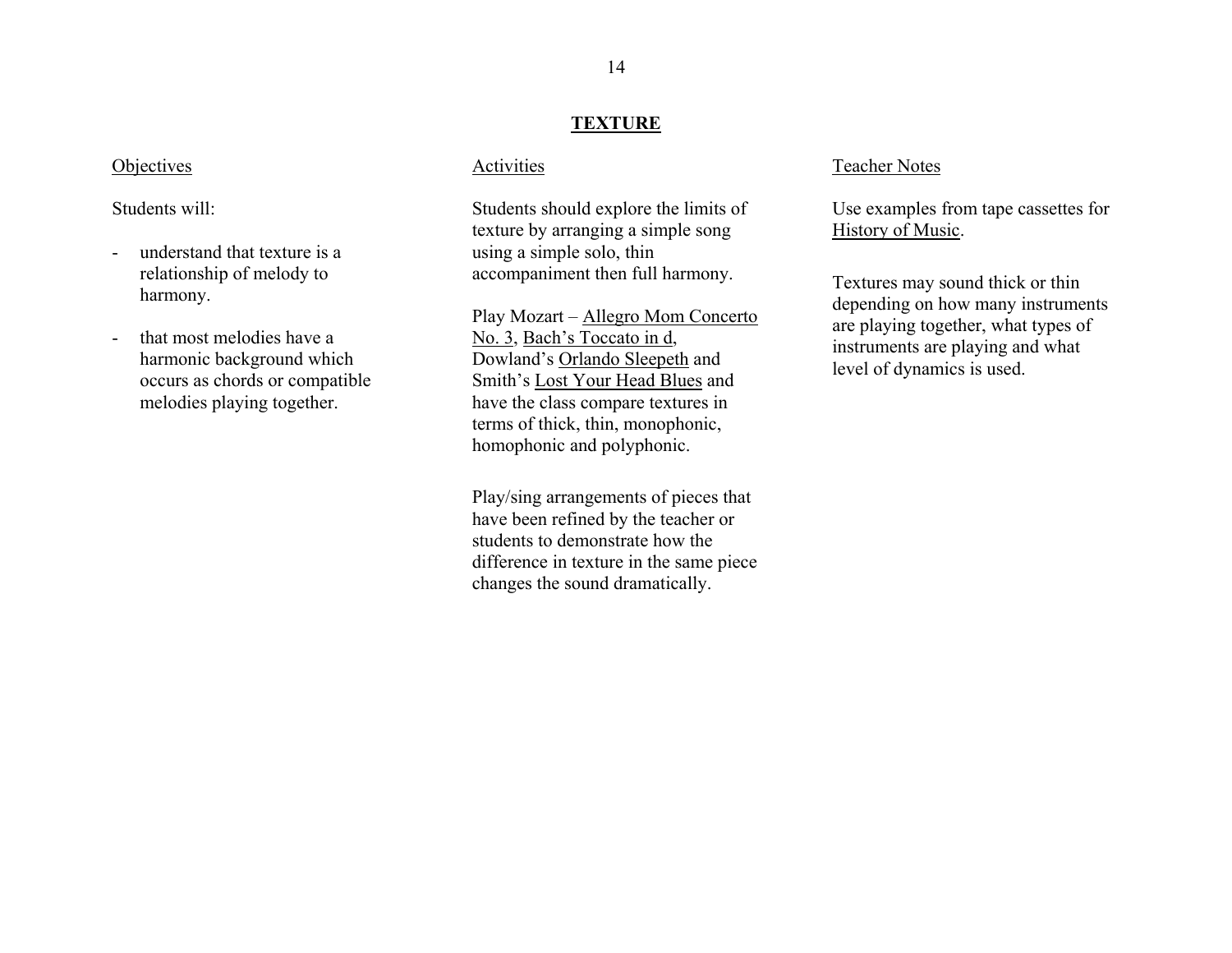# **STYLE**

#### **Objectives**

Students will:

- recognize that the manipulation of the elements in specific ways account for differences in style.
- Identify pieces as belonging to a particular style.

#### Activities

Listen to one example from each of chapters 2, 3, 4, 5 and 6 to recognize and explain how each style is different referring to rhythm, melody, harmony, etc.

Listen to different pieces throughout the year to develop a sense of what different styles sound like.

#### Teacher Notes

Select contrasting pieces that are easily identified as very different in style.

The opposite exercise may be done at least in part through playing.

Again the selections must be easily identified and have obvious characteristics of particular styles.

Use examples in History of Music and Form and Design.